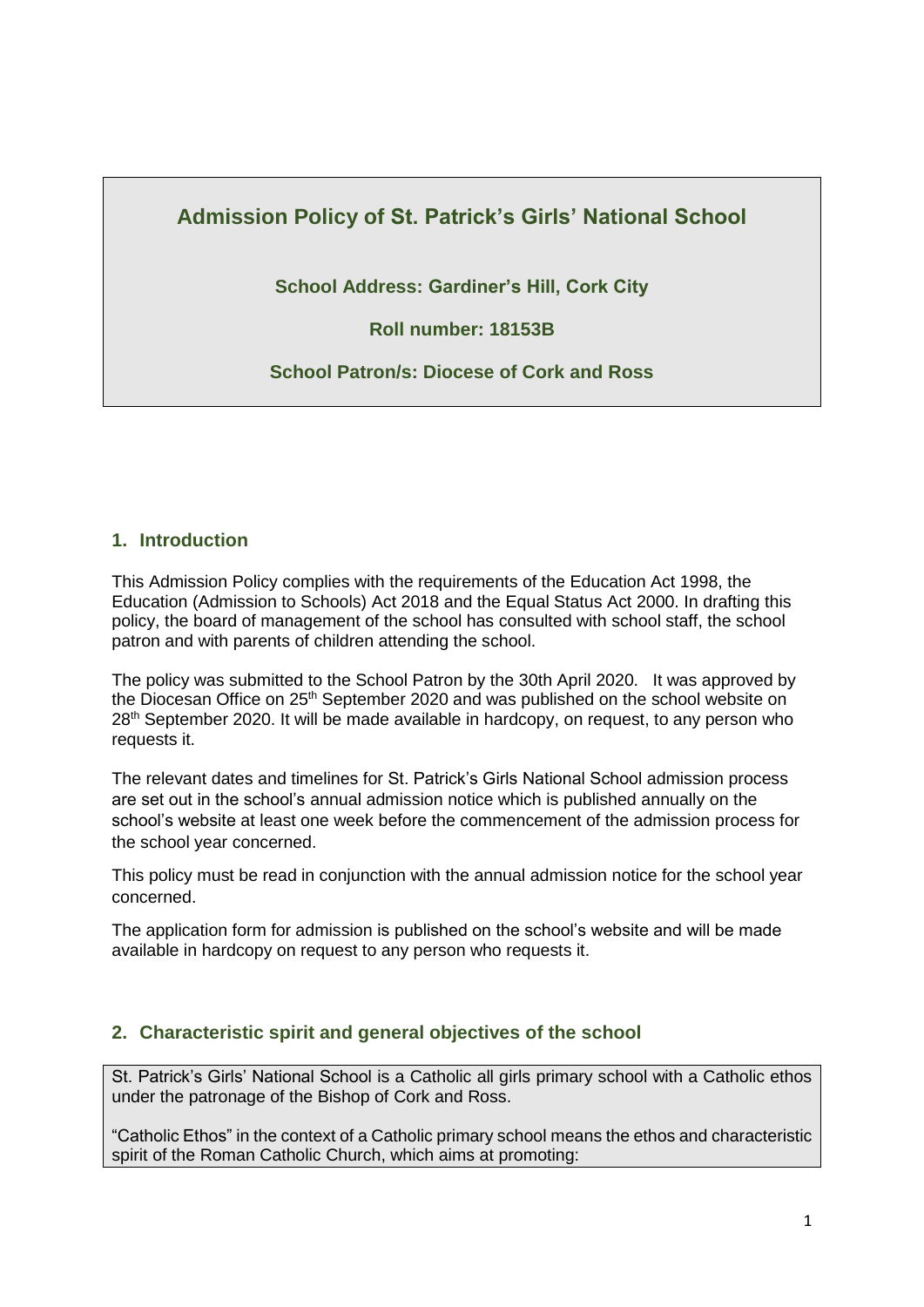- (a) the full and harmonious development of all aspects of the person of the pupil, including the intellectual, physical, cultural, moral and spiritual aspects; and
- (b) a living relationship with God and with other people; and
- (c) a philosophy of life inspired by belief in God and in the life, death and resurrection of Jesus; and
- (d) the formation of the pupils in the Catholic faith,

and which school provides religious education for the pupils in accordance with the doctrines, practices and traditions of the Roman Catholic Church, and/or such ethos and/or characteristic spirit as may be determined or interpreted from time to time by the Irish Episcopal Conference.

In accordance with S.15 (2) (b) of the Education Act, 1998 the Board of Management of St. Patrick's Girls National School shall uphold, and be accountable to the patron for so upholding, the characteristic spirit of the school as determined by the cultural, educational, moral, religious, social, linguistic and spiritual values and traditions which inform and are characteristic of the objectives and conduct of the school.

We in St Patrick's Girls National School, aided by the Department of Education and Skills and our Catholic ethos, work together to create a progressive learning community. Our school is a happy, active, safe environment where we include, encourage and respect each other. Together we provide an excellent academic education. Our learning makes us ambitious to develop our full potential as balanced and confident citizens.

### **3. Admission Statement**

St. Patrick's Girls National School will not discriminate in its admission of a student to the school on any of the following:

- (a) the gender ground of the student or the applicant in respect of the student concerned,
- (b) the civil status ground of the student or the applicant in respect of the student concerned,
- (c) the family status ground of the student or the applicant in respect of the student concerned,
- (d) the sexual orientation ground of the student or the applicant in respect of the student concerned,
- (e) the religion ground of the student or the applicant in respect of the student concerned,
- (f) the disability ground of the student or the applicant in respect of the student concerned,
- (g) the ground of race of the student or the applicant in respect of the student concerned,
- (h) the Traveller community ground of the student or the applicant in respect of the student concerned, or
- (i) the ground that the student or the applicant in respect of the student concerned has special educational needs

As per section 61 (3) of the Education Act 1998, 'civil status ground', 'disability ground', 'discriminate', 'family status ground', 'gender ground', 'ground of race', 'religion ground', 'sexual orientation ground' and 'Traveller community ground' shall be construed in accordance with section 3 of the Equal Status Act 2000.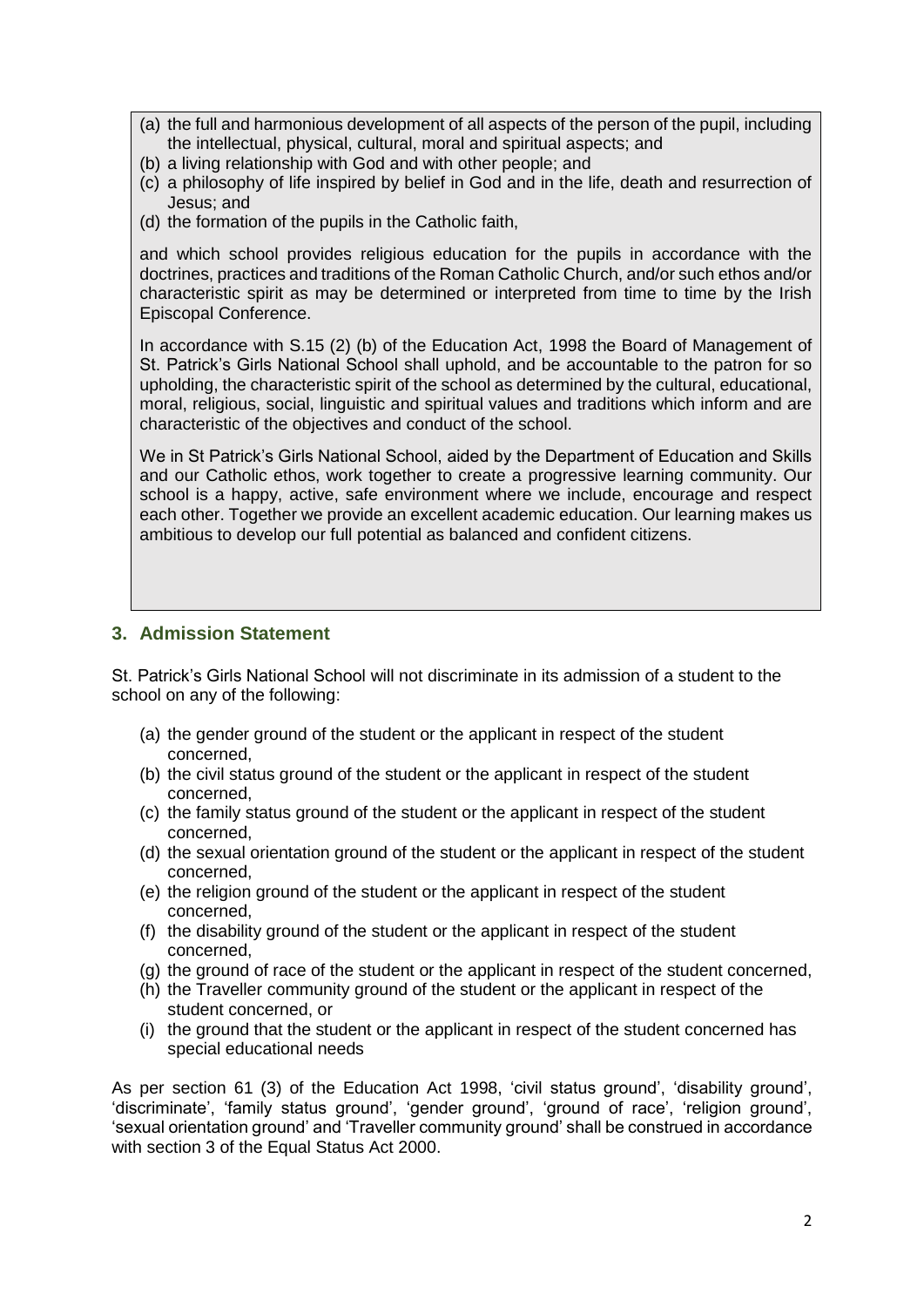### **Single gender schools**

St. Patrick's Girls National School is an all-girls school and does not discriminate where it refuses to admit a boy applying for admission to this school.

# **4. Admission of Students**

This school shall admit each student seeking admission except where –

- a) the school is oversubscribed (please see [section 6](#page-2-0) below for further details)
- b) a parent of a student, when required by the principal in accordance with section 23(4) of the Education (Welfare) Act 2000, fails to confirm in writing that the code of behaviour of the school is acceptable to him or her and that he or she shall make all reasonable efforts to ensure compliance with such code by the student

St. Patrick's Girls National School provides education exclusively for girls and may refuse to admit as a student a person who is not of the gender provided for by this school.

# <span id="page-2-0"></span>**5. Oversubscription**

In the event that the school is oversubscribed, the school will, when deciding on applications for admission, apply the following selection criteria in the order listed below to those applications that are received within the timeline for receipt of applications as set out in the school's annual admission notice:

**All children who have satisfactorily completed the Junior and Senior Infant programme in St. Patrick's Infant School or any other Department of Education and Skills approved school will be accepted into First Class provided** 

- **• A school application form is completed**
- **• A copy of the pupil's Birth Certificate is supplied**
- **• A copy of the pupil's Baptismal Certificate is supplied if the pupils is Roman Catholic**

**• A letter of transfer and/or a school report is obtained from the pupil's previous school**

**• A copy of the school's Code of Discipline is read and explained by the parents/guardians to the child.** 

In the event that there are two or more students tied for a place or places in any of the selection criteria categories above (the number of applicants exceeds the number of remaining places), the following arrangements will apply: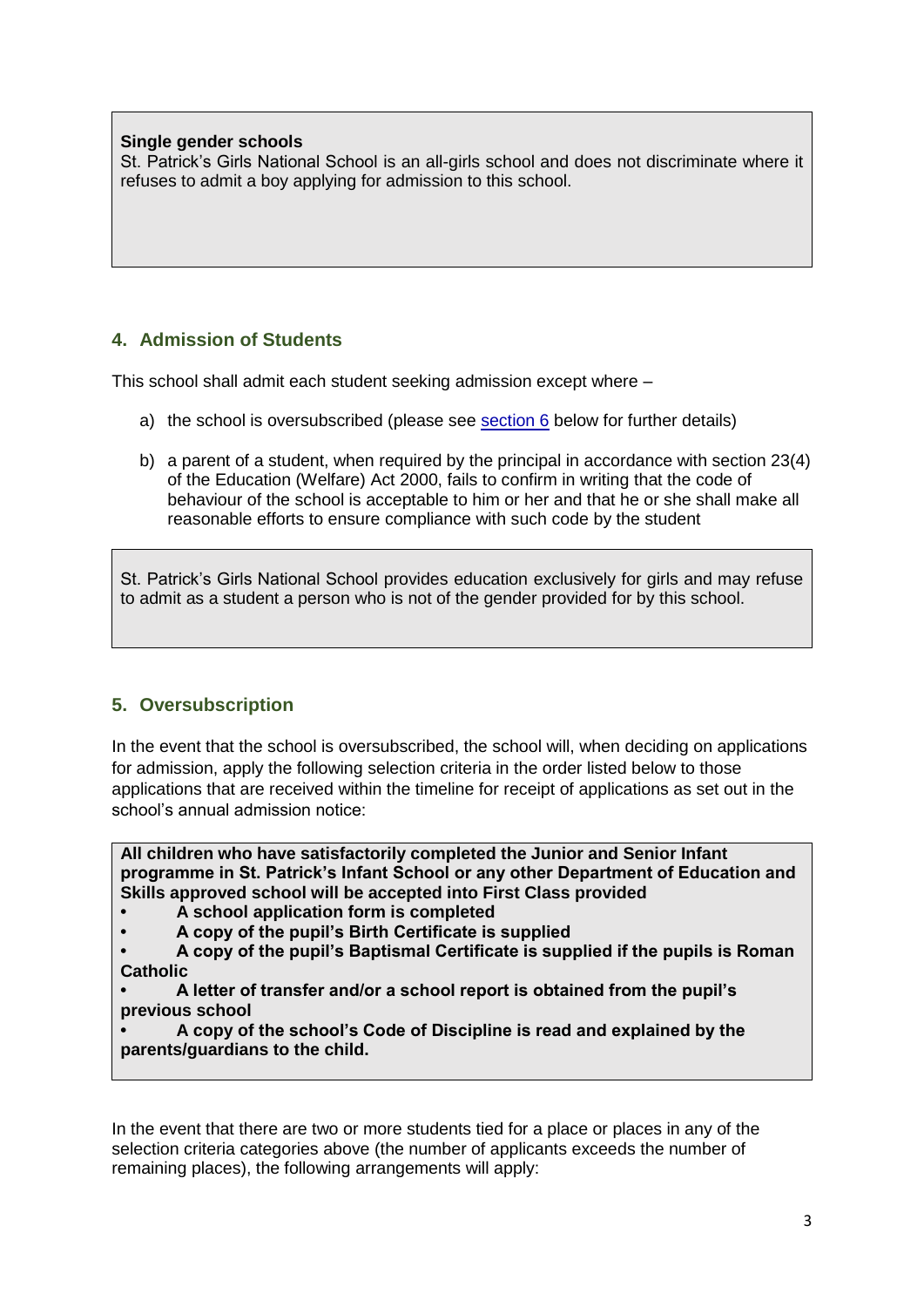**In the event of the number of applicants exceeding the number of places available (as laid down by D.E.S. Guidelines) then the following criteria will apply in hierarchical order (a) to (d).** 

- **a) Children whose siblings already attend the school**
- **b) Children living within St. Joseph's parish boundaries**
- **c) Children of staff members**
- **d) Children living outside St. Joseph's parish boundaries**

#### **6. What will not be considered or taken into account**

In accordance with section 62(7) (e) of the Education Act, the school will not consider or take into account any of the following in deciding on applications for admission or when placing a student on a waiting list for admission to the school:

- (a)a student's prior attendance at a pre-school or pre-school service, including naíonraí,
- (b) the payment of fees or contributions (howsoever described) to the school;
- (c) a student's academic ability, skills or aptitude;
- (d) the occupation, financial status, academic ability, skills or aptitude of a student's parents;
- (e) a requirement that a student, or his or her parents, attend an interview, open day or other meeting as a condition of admission;
- (f) a student's connection to the school by virtue of a member of his or her family having previously attended the school other than the selection criteria based on (1) siblings of a student attending or having attended the school.
- (g) the date and time on which an application for admission was received by the school,

This is subject to the application being received at any time during the period specified for receiving applications set out in the annual admission notice of the school for the school year concerned.

This is also subject to the school making offers based on existing waiting lists (up until 31st January 2025 only).

### **7. Decisions on applications**

All decisions on applications for admission to St. Patrick's Girls' National School will be based on the following:

- Our school's admission policy
- The school's annual admission notice (where applicable)
- The information provided by the applicant in the school's official application form received during the period specified in our annual admission notice for receiving applications

(Please see [section 14](#page-5-0) below in relation to applications received outside of the admissions period and [section 15](#page-6-0) below in relation to applications for places in years other than the intake group.)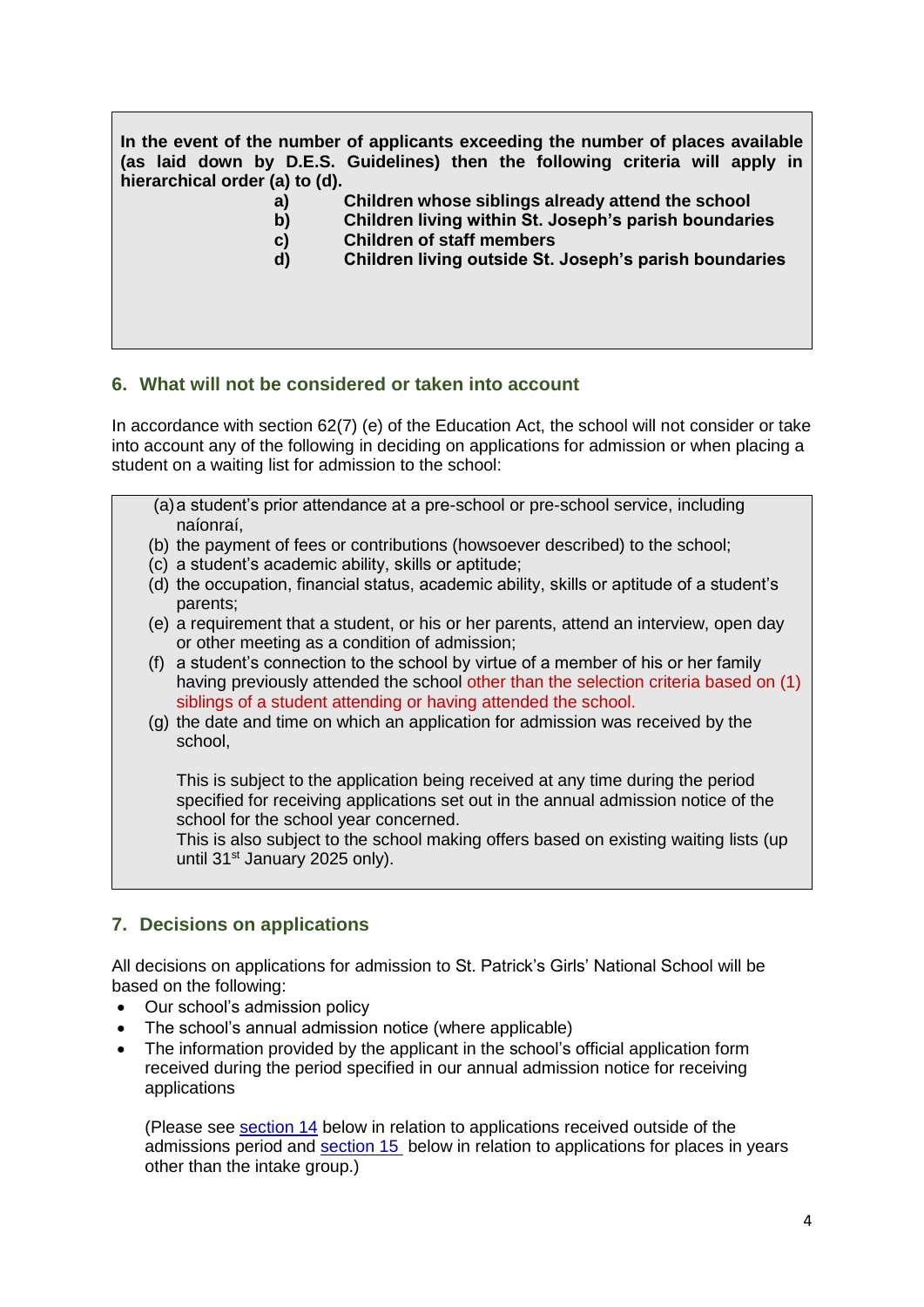Selection criteria that are not included in our school admission policy will not be used to make a decision on an application for a place in our school.

# **8. Notifying applicants of decisions**

Applicants will be informed in writing as to the decision of the school, within the timeline outlined in the annual admissions notice.

If a student is not offered a place in our school, the reasons why they were not offered a place will be communicated in writing to the applicant, including, where applicable, details of the student's ranking against the selection criteria and details of the student's place on the waiting list for the school year concerned.

Applicants will be informed of the right to seek a review/right of appeal of the school's decision (see [section 18](#page-7-0) below for further details).

### <span id="page-4-0"></span>**9. Acceptance of an offer of a place by an applicant**

In accepting an offer of admission from St. Patrick's Girls National School, you must indicate—

(i) whether or not you have accepted an offer of admission for another school or schools. If you have accepted such an offer, you must also provide details of the offer or offers concerned and

(ii) whether or not you have applied for and awaiting confirmation of an offer of admission from another school or schools, and if so, you must provide details of the other school or schools concerned.

#### **10.Circumstances in which offers may not be made or may be withdrawn**

An offer of admission may not be made or may be withdrawn by St. Patrick's Girls National School where—

- (i) it is established that information contained in the application is false or misleading.
- (ii) an applicant fails to confirm acceptance of an offer of admission on or before the date set out in the annual admission notice of the school.
- (iii) the parent of a student, when required by the principal in accordance with section 23(4) of the Education (Welfare) Act 2000, fails to confirm in writing that the code of behaviour of the school is acceptable to him or her and that he or she shall make all reasonable efforts to ensure compliance with such code by the student; or
- (iv) an applicant has failed to comply with the requirements of 'acceptance of an offer' as set out in [section 10](#page-4-0) above.

### **11.Sharing of Data with other schools**

Applicants should be aware that section 66(6) of the Education (Admission to Schools) Act 2018 allows for the sharing of certain information between schools in order to facilitate the efficient admission of students.

Section 66(6) allows a school to provide a patron or another board of management with a list of the students in relation to whom—

(i) an application for admission to the school has been received,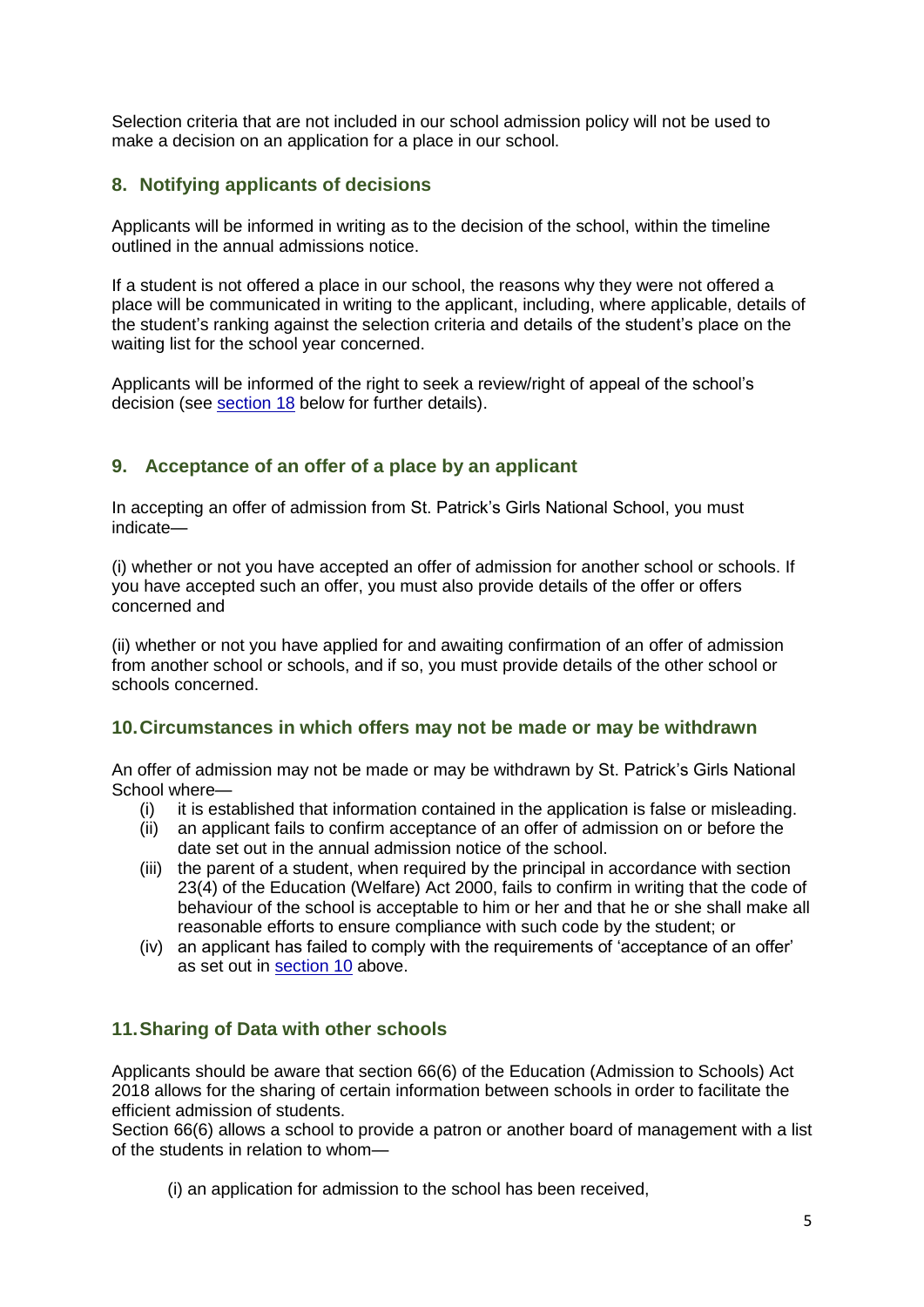- (ii) an offer of admission to the school has been made, or
- (iii) an offer of admission to the school has been accepted.

The list may include any or all of the following:

- (i) the date on which an application for admission was received by the school;
- (ii) the date on which an offer of admission was made by the school;
- (iii) the date on which an offer of admission was accepted by an applicant;

(iv) a student's personal details including his or her name, address, date of birth and personal public service number (within the meaning of section 262 of the Social Welfare Consolidation Act 2005).

# **12.Waiting list in the event of oversubscription**

In the event of there being more applications to the school year concerned than places available, a waiting list of students whose applications for admission to St. Patrick's Girls National School were unsuccessful due to the school being oversubscribed will be compiled and will remain valid for the school year in which admission is being sought.

Placement on the waiting list of St. Patrick's Girls National School is in the order of priority assigned to the students' applications after the school has applied the selection criteria in accordance with this admission policy.

Applicants whose applications are received after the closing date, outlined in the Annual Admission Notice, will be placed at the end of the waiting list in order of the date of receipt of the application.

Offers of any subsequent places that become available for and during the school year in relation to which admission is being sought will be made to those students on the waiting list, in accordance with the order of priority in relation to which the students have been placed on the list.

# **13.Late Applications**

All applications for admission received after the closing date as outlined in the annual admission notice will be considered and decided upon in accordance with our school's admissions policy, the Education Admissions to School Act 2018 and any regulations made under that Act.

Late applicants will be notified of the decision in respect of their application no later than three weeks after the date on which the school received the application. Late applicants will be offered a place if there is place available. In the event that there is no place available, the name of the applicant will be added to the waiting list as set out in Section 13.

# <span id="page-5-0"></span>**14.Procedures for admission of students to other years and during the school year**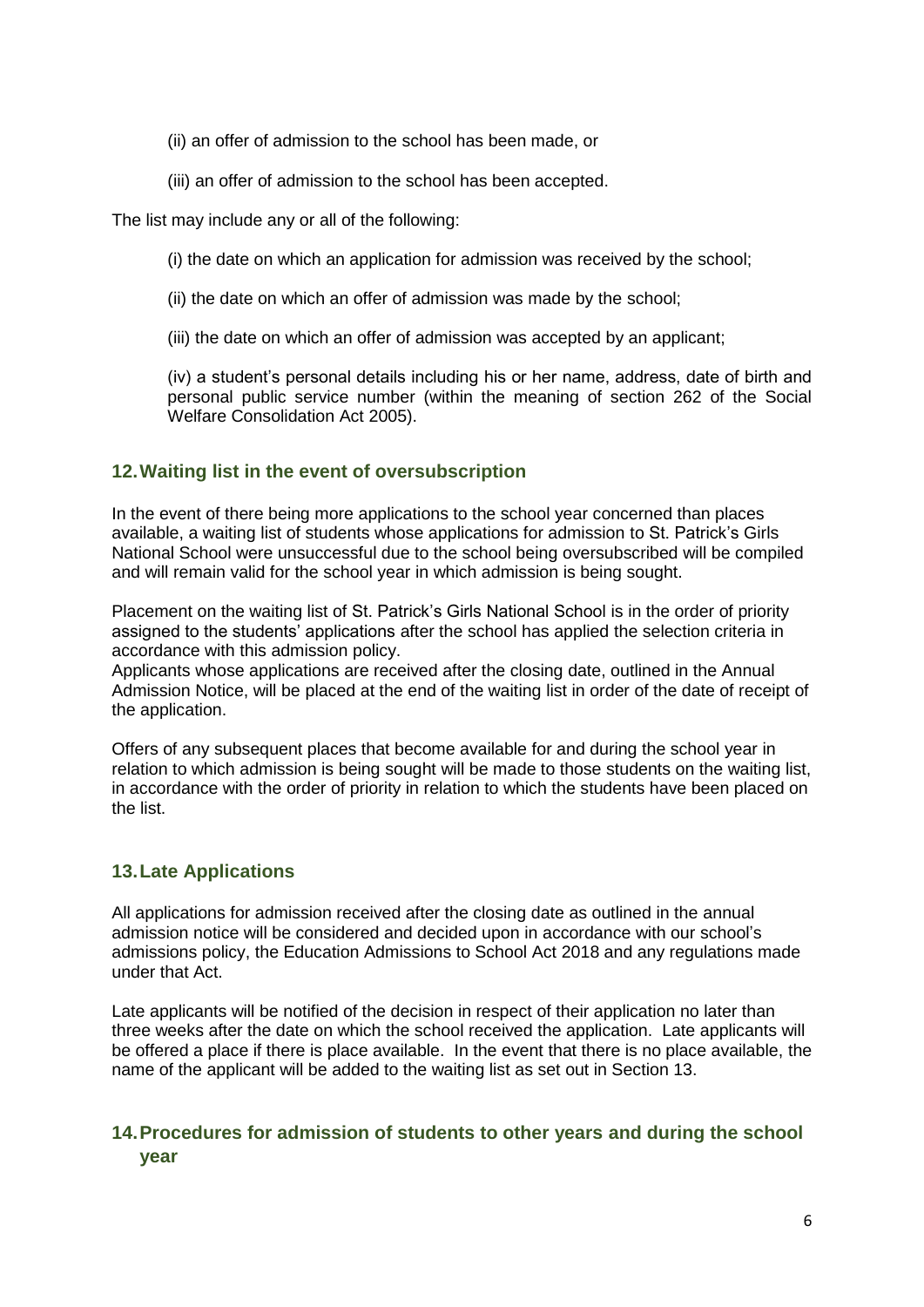The procedures of the school in relation to the admission of students who are not already admitted to the school to classes or years other than the school's intake group are as follows:

Allocation of pupils to a class is determined firstly by their age. In the case of two classes being available e.g. two 5th classes, the factors considered when determining to which class the pupil should be assigned are: the number of pupils already in each class, the existing needs of the pupils in each class and the needs of the new pupil.

The procedures of the school in relation to the admission of students who are not already admitted to the school, after the commencement of the school year in which admission is sought, are as follows:

As stated above allocation of pupils to a class is determined firstly by their age. In the case of two classes being available e.g. two 5th classes, the factors considered when determining to which class the pupil should be assigned are: the number of pupils already in each class, the existing needs of the pupils in each class and the needs of the new pupil. These considerations would also apply to the admission of a pupil during the school year.

# <span id="page-6-0"></span>**15.Declaration in relation to the non-charging of fees**

This rule applies to all schools.

The board of St. Patrick's Girls National School or any persons acting on its behalf will not charge fees for or seek payment or contributions (howsoever described) as a condition of-

- (a) an application for admission of a student to the school, or
- (b) the admission or continued enrolment of a student in the school.

# **16. Arrangements regarding students not attending religious instruction**

This section must be completed by schools that provide religious instruction to students.

The following are the school's arrangements for students, where the parents or in the case of a student who has reached the age of 18 years, the student, who has requested that the student attend the school without attending religious instruction in the school. These arrangements will not result in a reduction in the school day of such students:

A written request should be made to the Principal of the school. A meeting will then be arranged with the parent(s) or the student, as the case may be, to discuss how the request may be accommodated by the school.